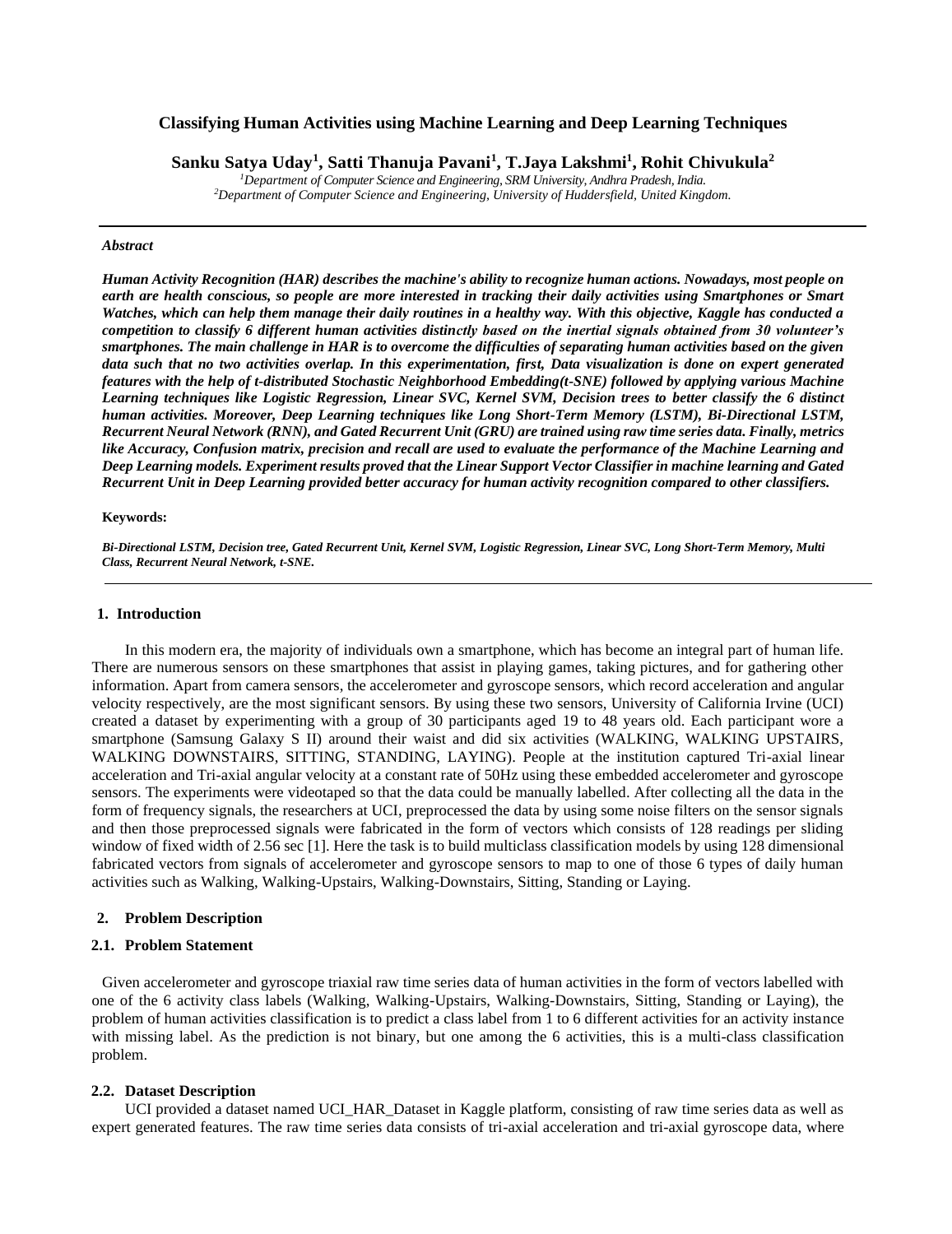acceleration is divided into tri-axial body acceleration and tri-axial total acceleration [2]. There are a total 10,299 datapoints of 128 dimensions each where 70% of split is given to training phase and remaining 30% of data is given to testing phase. Whereas in expert generated features there are 561 features like tBodyAcc-mean(), tBodyAcc-std(), tBodyAcc-mean() and so on. Here 7,352 datapoints are used for training and 2,947 are used for testing phase.

### **2.3. Exploratory data analysis**

For any problem the first thing to do is Exploratory Data Analysis. It is called exploratory because we don't know anything about the dataset we start with. So, performing Exploratory Data Analysis on a dataset aid in deeper understanding of the data. The distribution of instances over 6 classes is shown in Fig.1.



Figure 1. Distribution of instances over 6 classes

Univariate Analysis and t-SNE performed on the dataset, whose details are given below.

• Univariate Analysis: Univariate Analysis is a simple form of analysis that focuses on a single feature in order to extract useful insights from the data and identify meaningful patterns. Fig. 2 represents separation of stationary and moving activities with the help of Univariate Analysis on the feature "tBodyAccMagmean".



Figure 2. Univariate Analysis on feature "tBodyAccMagmean"

• T-SNE: T-distributed stochastic neighborhood embedding is a dimensionality reduction technique which is especially used for visualizing the data by minimizing the tendency to crowd points together in the center of the map [3]. It is a state of art technique which performs better than principal component analysis in especially reducing a data point from higher dimension to lower dimension. t-SNE preserves the datapoints within the cluster which helps to better classify the clusters in lower dimension. In this experimentation t-SNE is used to

## 2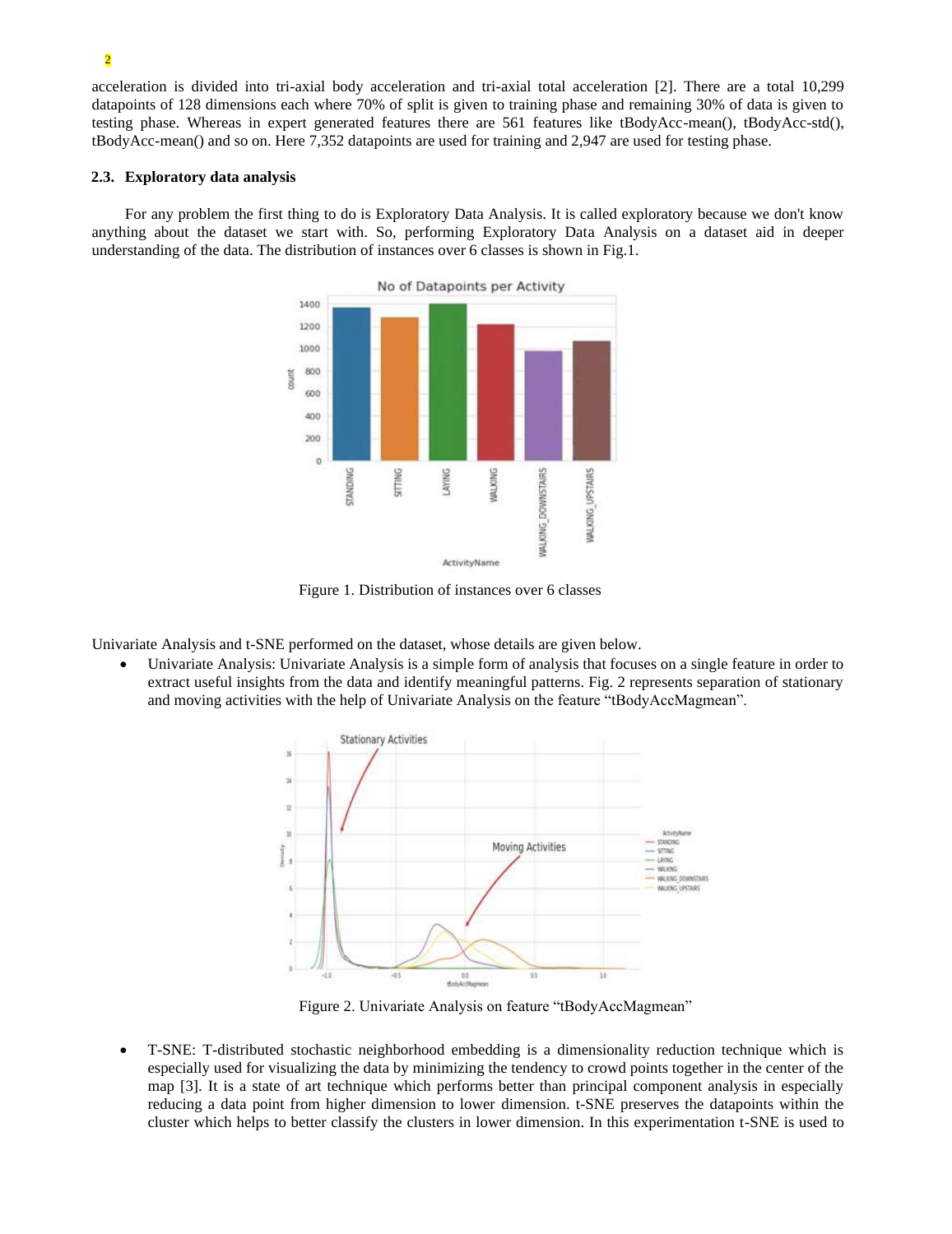map higher dimensional space to lower dimensional space to better cluster all the six activities datapoints distinctly so that it can be better visualized. In t-distributed stochastic neighborhood embedding we have used expert generated features of 561 dimensional each to visualize the data in lower dimension. It is observed that there is an overlap between sitting and standing datapoints but remaining other 4 classes are clustered without any overlapping as shown in the Fig 3.



*Figure 3. T-SNE on 561 Expert generated Features*

# **3. Related Literature**

Human Activity Recognition is an ongoing research topic. It has various applications in different domains like fitness, medical field, gym, eldercare, surveillance and so on.

Saisakul Chernbumroong et al. performed an experiment using single wrist-worn sensor to detect 5 daily activities and states that the sensor's location is critical to the performance of activity recognition for human daily living in a free space environment. The use of a wrist-worn sensor might alleviate issues such as movement restriction, discomfort, and stigmatization [4].

Girija chetty et al. says that for processing these multiple sensor signals from smartphones for automatic and intelligent activity recognition, appropriate machine learning and data mining methods must be developed. Despite the fact that there are various machine learning approaches available it is unclear which algorithm will perform better for activity recognition on smartphones. Automatic activity recognition systems based on sophisticated processing of numerous sensors features on smart phones would be a huge help in the eHealth space, especially for remote activity monitoring and recognition in the aged care and disability care sectors [5].

Zameer Gulzar et al. finds that threshold-based algorithm is simpler and faster and is often used to detect the human activity. But the Machine Algorithm produces a reliable outcome [6]. Hamza Ali Imran et al. says that for problems like activity recognition Feature engineering should be prioritized instead of sophisticated deep learning architectures and says basic machine learning classifiers should be used [7].

Tahmina Zebin et al. focused their research on the use of deep learning approaches for human Activity Recognition. They used CNN to automate feature learning from multichannel time series data which gave the best results in classifying the human activities [8]. Seung Min Oh et al. says that to employ deep learning techniques, you must first learn using highquality data sets. Adequate labelling is required for quality data, which takes time, effort, and cost of humans. Active learning is mostly used to reduce labelling time [9].

### **4. Proposed Approach**

The proposed approach is shown in Fig.4. The researchers generated 561 features using the raw time series data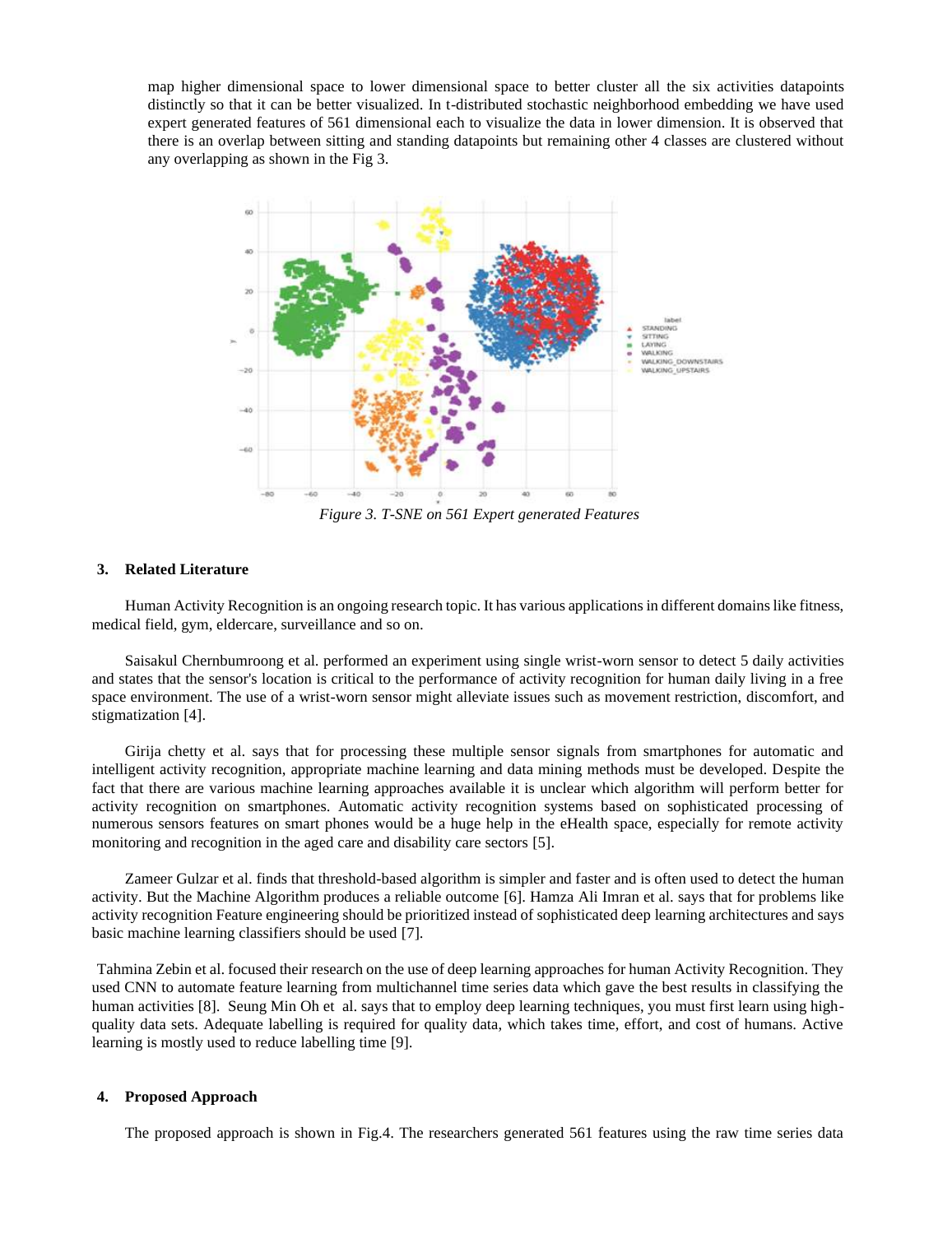provided by UCI. Exploratory Data Analysis is performed on these features and found that "tBodyAccMagmean" separated the classes in the best way. Also, these experts generated features are used for training and testing the machine learning models while raw time series data is used for Deep learning models. Finally, Performance measures like Confusion matrix, Accuracy, Precision and Recall are computed to check which model performed better.



Figure 4. Proposed Approach

### **4.1. Machine Learning Models**

• Logistic Regression: Logistic Regression is used for classification problems in machine learning which is used to estimate relationships between one or more independent variables. The objective of Logistic Regression is to find the best hyperplanes that separate 6 activities distinctly from each other in a linear fashion using one vs all approach [10]. Geometrically, the data points that lie above the hyperplane and are in the same direction as the weight vector belong to the positive class while the data points that lie in the opposite direction belong to the negative class. In order to find a hyperplane that best classifies the data points the parameters like weights(w) and bias(b) are required. Optimal weights for Logistic regression are computed using the equation 1.

$$
W^* = arg_w \min \left[ \sum_{i=1}^n \log(1 + \exp(-y_i w^T x_i)) + \lambda w^T w \right]
$$
 (1)

 After finding a best hyperplane with optimal weights and bias, to check whether the model is predicting accurately or not, a distance measure called signed distance is used for every single datapoint, but if we want to find the overall model performance the sum of signed distances fails when there are outliers. So, in order to overcome this problem, we use squashing technique which maps larger signed distance values to a value in between 0 to 1 by using sigmoidal activation function which gives good probabilistic interpretation. However, there might be a case, where overfitting might occur in logistic regression, which is due to outliers, leading weight values to  $+\$ infty\$ or  $-\$ infty\$. To overcome this issue, regularize with grid search is used to control weight values with the help of hyperparameter in such a way that the model does not overfit. Here Logistic loss is used as an approximation for 0-1 loss to make loss function continuous such that it is differentiable [11].

• Linear SVM: Support Vector Machines are used for classifying linear and nonlinear data, which is used in many areas of application, especially in dealing with high dimensional data [12]. In this problem the main goal of SVC is to find margin maximizing hyperplanes which better classifies six distinct human activities. If the margin distance is high, the chance that the points misclassify decreases. To construct an SVC, first construct a convex hull for similar data points and then find the shortest lines connecting these hulls and then bisect these connecting

# 4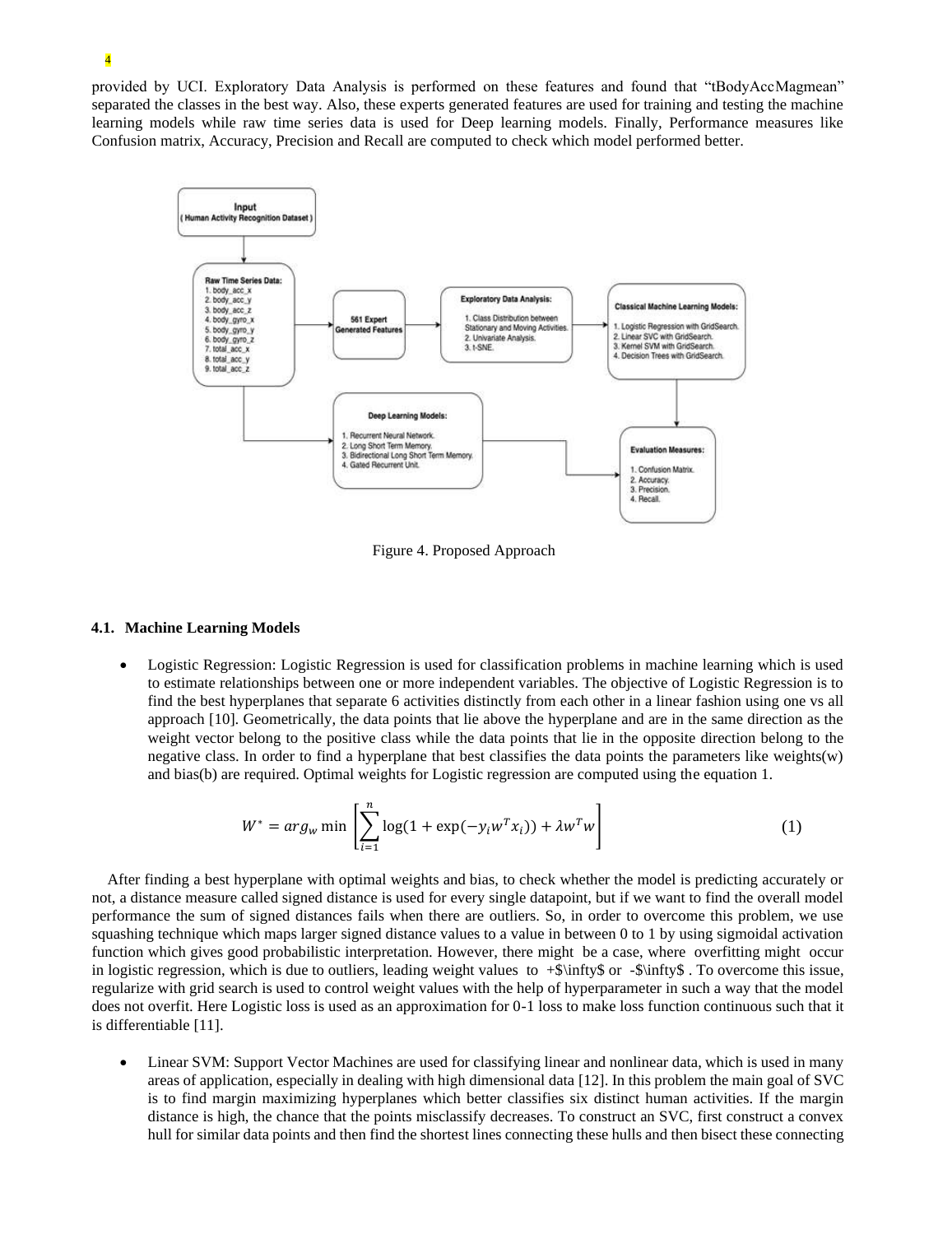lines by using a plane. These bisecting planes are called as margin maximizers which better classifies human activities. Here hinge loss is used as an approximation for 0-1 Loss [13]. The weights and bias for margin maximizing hyperplanes are computed using the equation 2.

$$
(w^*, b^*) = argmin_{w,b} \frac{||w||}{2} + c \cdot \frac{1}{n} \sum_{i=1}^n \xi_i
$$
 (2)

• RBF Kernel SVM: The kernel SVM is an extension of soft margin SVM where kernel trick is additionally operated. Here in this research, radial basis function is used as a kernel which helps in handling nonlinear data. Kernelization takes data which is in d dimensional space and performs feature transformation internally in such a way that nonlinear data can be linearly separable in transformed space d' [14]. For doing such transformation, predominantly two parameters named c in soft margin SVM and sigma in RBF are required, which can be optimally found by using grid search. The overall computation of margin maximizing hyperplanes by using kernel trick is computed with the help of equation 3.

$$
\max_{\alpha_i} \sum_{i=1}^n \sum_{j=1}^n \alpha_i \cdot \alpha_j \cdot y_i \cdot y_j \cdot \text{rbf\_kernel}(x_i, x_j) \tag{3}
$$

• Decision Trees: Decision trees are used for both classification and regression problems in machine learning. This classifier is very similar to if .. else logical conditions in programming. At leaf nodes of the decision tree, class labels are decided while all non-leaf nodes are involved in the decision-making process. Corresponding to every decision there exists a hyperplane which is axis parallel. Therefore, the decision tree classifies all the distinct human activities axis parallelly using hyperplanes [15].

### **4.2. Deep Learning Models**

- RNN: Recurrent Neural Networks are mainly used to process sequential data. Here neural networks are termed as recurrent because the information cycles through a loop with time. In RNN, 3 types of weights need to be initialized based on the activation unit. If the activation unit is tanh or sigmoidal, xavier or glorat initialization is used or if the activation unit is relu, "He" initialization is used. RNN can only take care about short term dependencies, but not long-term dependencies, this will cause problems in both forward propagation and backward propagation because in real world there might be a requirement of long-term dependencies where the input, which is learned long back ago, should be retained to the current state [16].
- LSTM: Long Short-Term Memory network models are advancement of recurrent neural networks that can learn and remember extended sequences of input data. They're designed to work with data that's made up of extended sequences of data, ranging from 200 to 400-time steps. LSTM's are good fit for this problem. Multiple parallel sequences of input data, such as each axis of the accelerometer and gyroscope data, are supported by this model. The model learns how to extract features from observation sequences and how to map internal features to distinct activity types [16]. The advantage of using LSTMs for sequence classification is that they can learn directly from raw time series data, eliminating the need for domain knowledge to manually construct input features.

The model is able to learn an internal representation of the time series data and is also useful to retain the cell state. The main feature of LSTM is short circuit i.e, from  $C_{t-1}$  (previous cell state output) to  $C_t$  (Current cell state output). The output from previous cell state will not be disturbed if short-circuited ( $C_t = C_{t-1}$ ). If the LSTM needs to be short circuited the forget gate output should be list of one's and later, point wise addition(+) from the input gate should be list of zeroes. From the output of the forget gate we can decide how much of the previous cell state to be remembered or how much should this cell state forget. When coming to the input gate, the output of this gate tells how much new information should be added. Finally, the output of the cell state is released through the output gate.

• Bidirectional LSTM: Bidirectional Long Short Term Memory is an extension of LSTM which can be used in learning both forward and backward sequence patterns of the sequential input data. In this model later inputs can also impact the previous outputs. Here the training is done on two LSTM instead of one on input sequence. The first model learns the sequence of input provided whereas the second model learns the reverse of that sequence.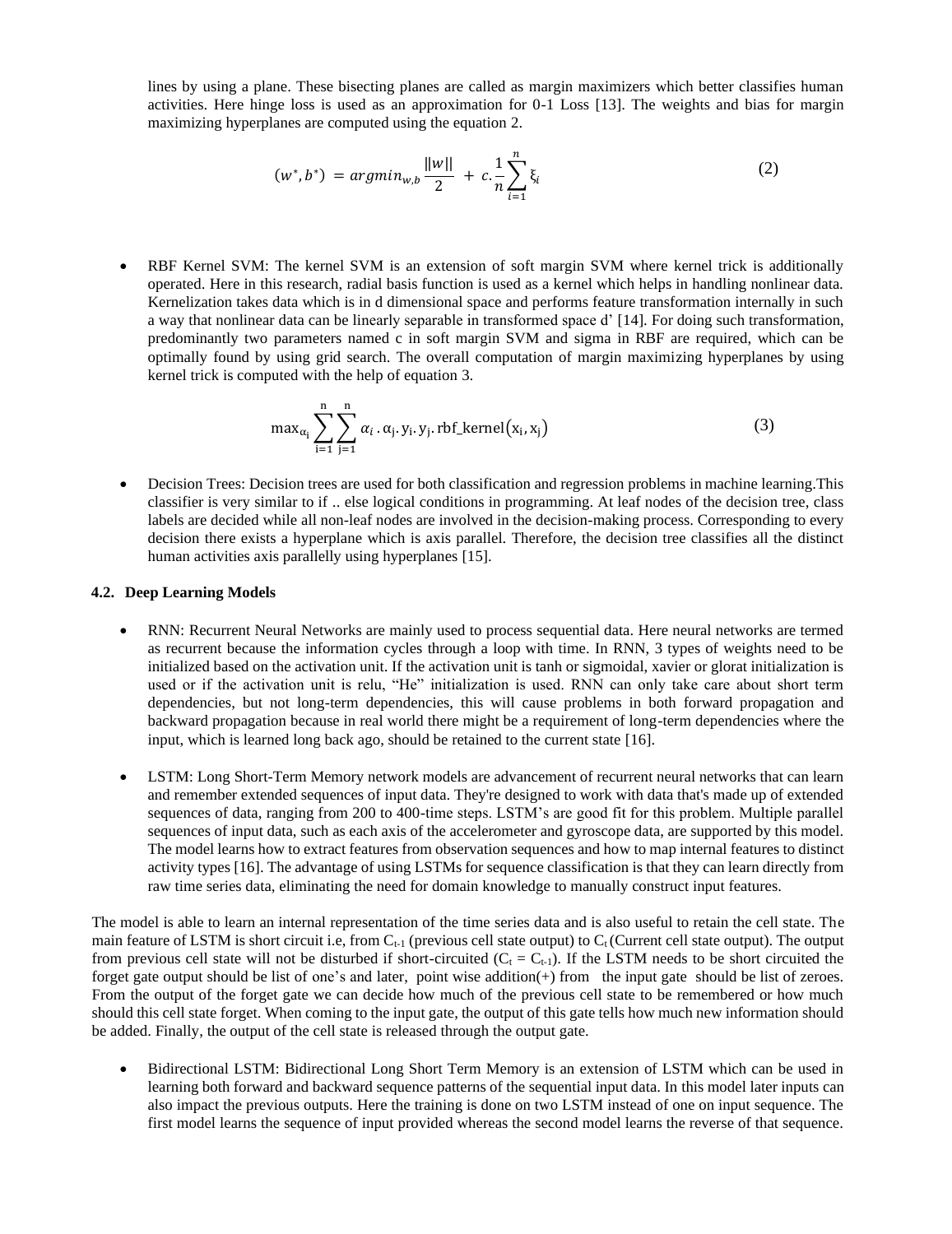6

This helps the model to have additional context such that the model can also improve its performance [17].

• GRU: Gated Recurrent units are a gating mechanism in recurrent neural networks. GRU is the same as LSTM but with only two gates named reset and update gate respectively. In this there is no need for a cell state because everything is captured in output itself. Due to less complicated architecture than LSTM, the GRU performs faster computation on partial derivatives which results in less time complexity [18]. GRU has less parameters (4230) when compared to LSTM(5574). The 9 raw time series data namely body acc x, body acc y, body acc z, body\_gyro\_x, body\_gyro\_y, body\_gyro\_z, total\_acc\_x, total\_acc\_y, \$total\\_acc\\_z\$ are given as input to 32 GRU 's(Gated Recurrent unit) in the form of 128 dimensional vectors. After giving input to GRU's the dropout of 0.5 is added because the no.of parameters(4230) are closer to no.of datapoints(7352) in the training dataset , So it is very trivial to overfit the model. After generating the output from GRU's every output is connected to the neurons present in the dense layer. The dense layer ensures that all the outputs from GRU's are fully connected. Now, from the dense layer, by using the function softmax it predicts one of the distinct human activities according to the generated output data.

## **5. Results**

In this experimentation, as machine learning models are unable to fabricate features directly from raw time series data, the features that are generated by experts from the raw data are given as input to train the machine learning models. However, deep learning algorithms use the raw time series data. Accuracy of various human activities recognised using machine learning algorithms are given in Table.1

| <b>Algorithm</b>      | <b>LAYING</b> | <b>SITTING</b> | <b>STANDING</b> | <b>WALKING</b> | <b>WALKING</b><br><b>DOWNSTAIRS</b> | WALKING<br><b>UPSTAIRS</b> |
|-----------------------|---------------|----------------|-----------------|----------------|-------------------------------------|----------------------------|
| Logistic Regression   | 100%          | 88%            | 97%             | 99%            | 96%                                 | 95%                        |
| Linear SVM            | 100%          | 88%            | 98%             | 100%           | 98%                                 | 96%                        |
| <b>RBF Kernel SVM</b> | 100%          | 90%            | 98%             | 99%            | 95%                                 | 96%                        |
| <b>Decision Trees</b> | 100%          | 75%            | 89%             | 95%            | 84%                                 | 77%                        |

*Table 1. Accuracy of Machine learning algorithms using expert generated features*

Three of the Machine Learning models better classified all the six basic human activity labels but with a slight confusion between sitting and standing data points. All in all Linear Support Vector Classifier performed exceptionally well on expert generated features with 96.7% accuracy, while Decision Tree model performed comparatively less with an accuracy of 87%. The confusion matrix of Linear SVM is given in Fig. 5.



*Figure 5. Confusion Matrix of Linear SVM*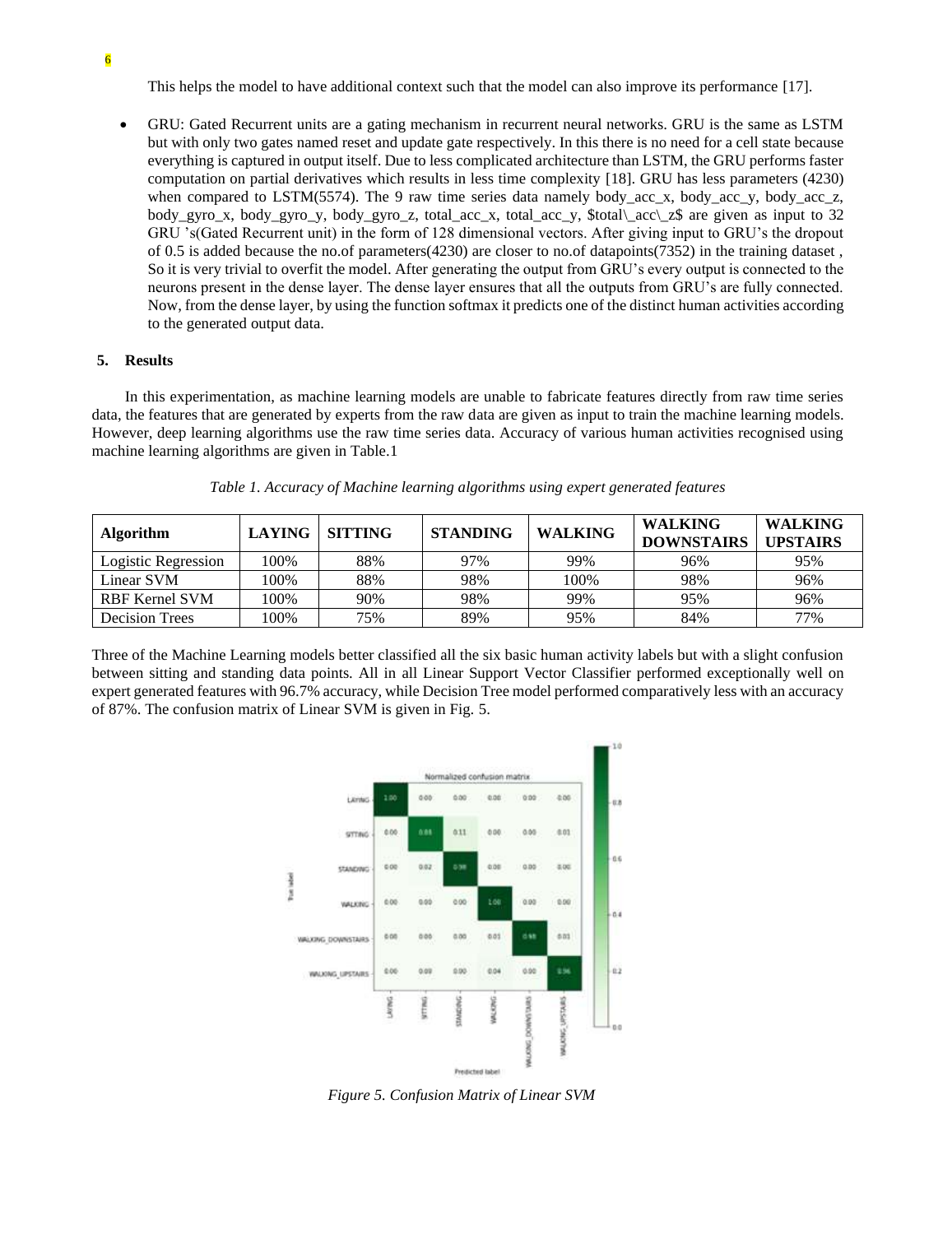On the other hand, Deep learning model's used in this research are able to generate features on their own using the raw time series data. The accuracy is tabulated in Table. 2 and the confusion matrices LSTM and GRU are given in Fig. 6 and Fig.7. Here Recurrent Neural Networks used 1,542 parameters from raw time series data for training and performed 77.64% accurately, while the Gated Recurrent Unit model used 4,230 parameters and achieved an accuracy of 92.60% which performed better than all other deep learning models.

| <b>Algorithm</b>   | <b>LAYING</b> | <b>SITTING</b> | <b>STANDING</b> | <b>WALKING</b> | <b>WALKING</b><br><b>DOWNSTAIRS</b> | <b>WALKING</b><br><b>UPSTAIRS</b> |
|--------------------|---------------|----------------|-----------------|----------------|-------------------------------------|-----------------------------------|
| <b>RNN</b>         | 99%           | 88%            | 55%             | 45%            | 94%                                 | 89%                               |
| <b>LSTM</b>        | 95%           | 77%            | 89%             | 95%            | 98%                                 | 97%                               |
| Bidirectional LSTM | 100%          | 74%            | 82%             | 86%            | 98%                                 | 99%                               |
| <b>GRU</b>         | 97%           | 78%            | 90%             | 99%            | 94%                                 | 97%                               |

*Table 2. Accuracy of Deep Learning algorithms using raw time series data*



*Figure 5. Confusion Matrix of GRU*